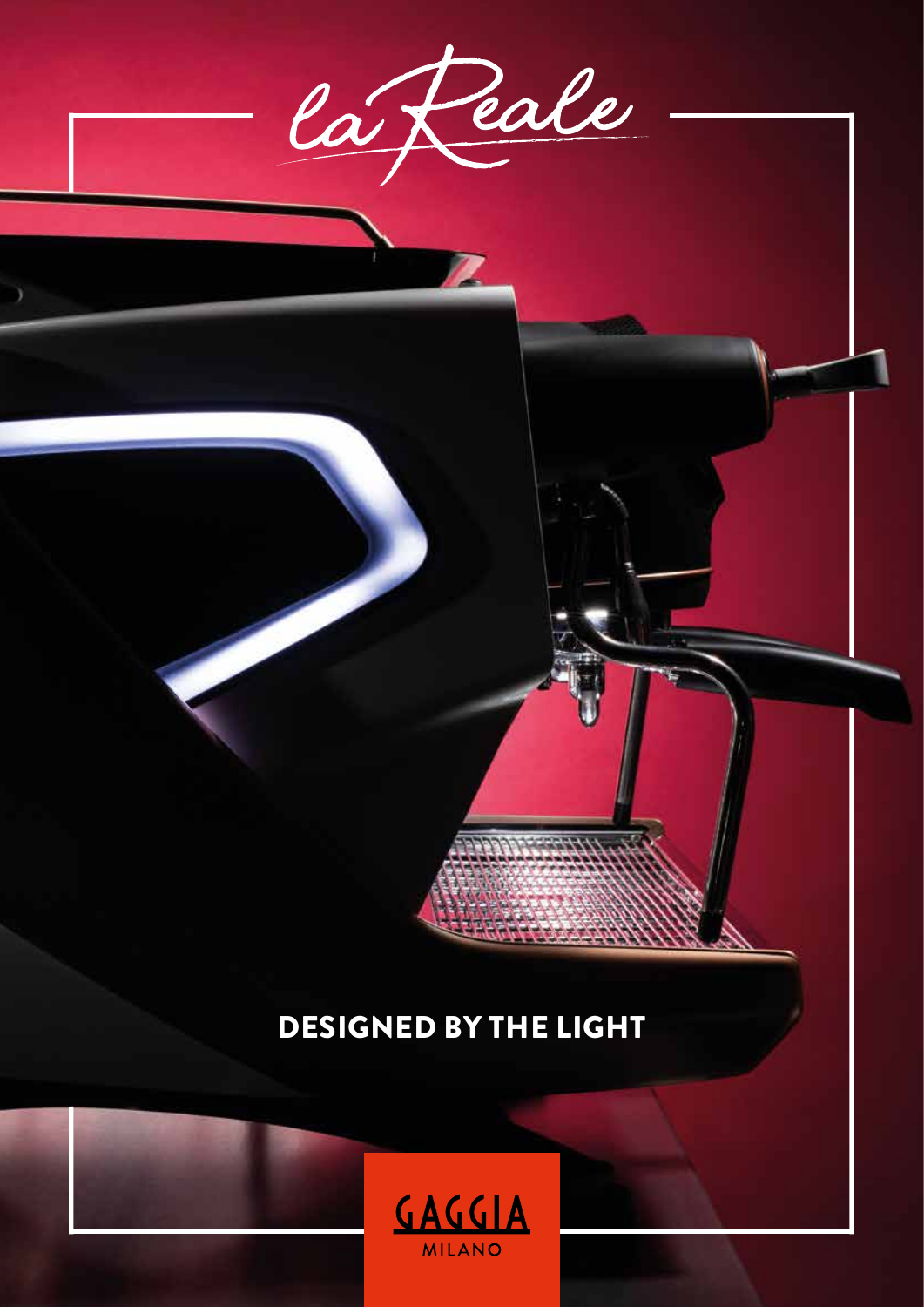# GOOD<br>DESIGN

## WINNER OF 2019 GOOD DESIGN® AWARD

CREATED IN 1950 BY THE MUSEUM OF ARCHITECTURE AND DESIGN IN CHICAGO, THE GOOD DESIGN® AWARD IS GIVEN TO THE MOST INNOVATIVE AND CREATIVE PRODUCTS OF THE YEAR. WE ARE HAPPY TO ANNOUNCE THAT AMONG THIS YEAR'S WINNERS IS LA REALE, GAGGIA MILANO'S FLAGSHIP COFFEE MACHINE.

THE CONCEPT IS A TRIBUTE TO THE DURABILITY OF THE MACHINE, WHICH WAS DESIGNED TO COMPLEMENT THE INTENSE WORKING RHYTHM OF THE BARISTA WITH THE UTMOST RELIABILITY. THE DESIGN PERFECTLY EMBODIES THE PASSION FOR THE 'MECHANICAL', WHICH IS THE HALLMARK OF BONETTO DESIGN CENTER.

 $2$  points

# **COPPER** AND STEEL REFLECTIONS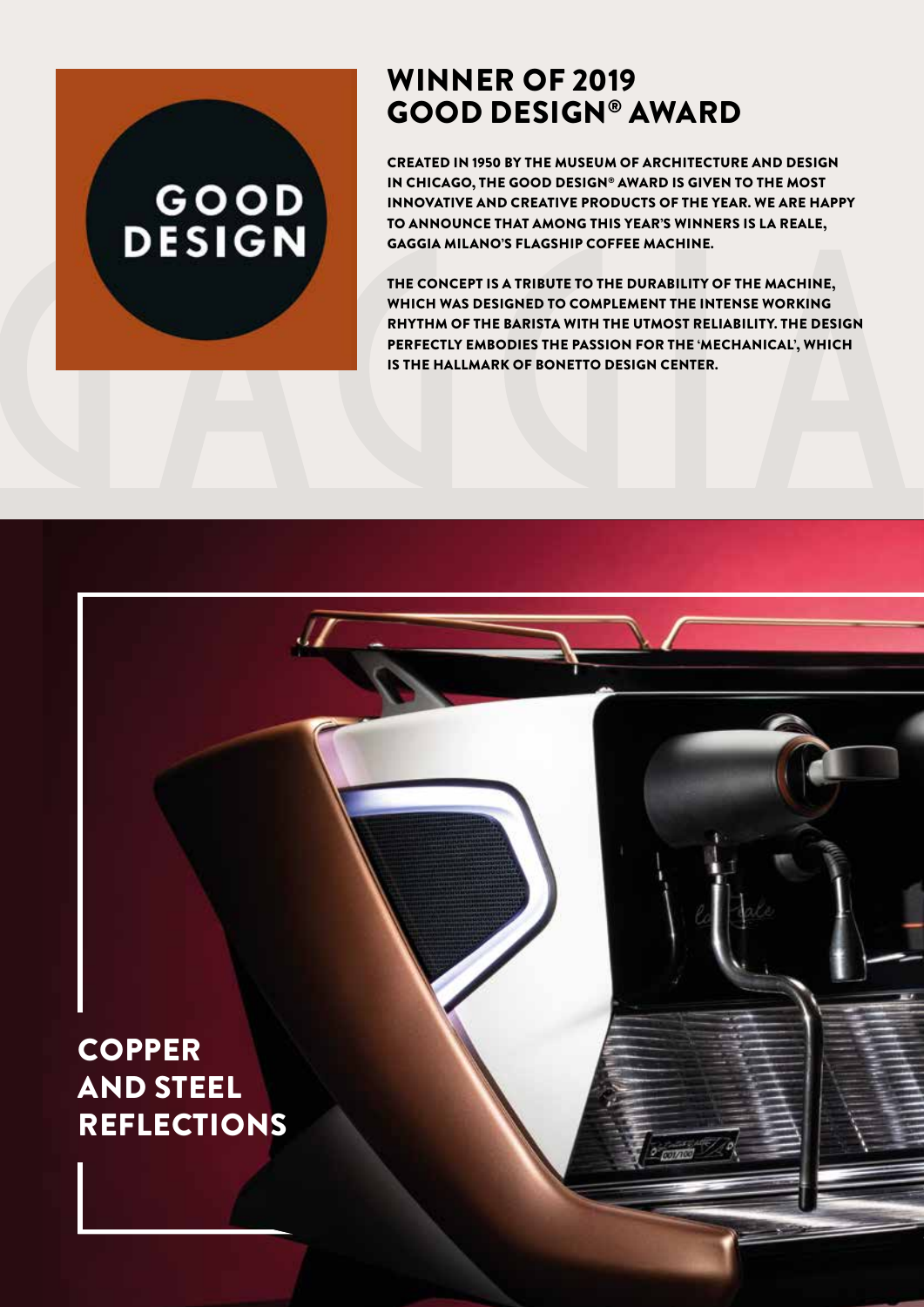

## A TASTY LONG STORY

IT WAS THE YEARS-LONG QUEST TO CREATE THE PERFECT ESPRESSO, AGAINST THE BACKDROP OF 1930S MILAN, THAT GAVE BIRTH TO ONE OF THE MOST ICONIC ITALIAN BRANDS IN THE WORLD. IN 1938, THE ITALIAN BARISTA ACHILLE GAGGIA FILED THE PATENT THAT SIGNALLED A REVOLUTION IN THE WAY THE AROMAS ARE EXTRACTED FROM COFFEE, ALLOWING US TO TASTE THE PERFECT ITALIAN ESPRESSO, COMPLETE WITH ITS 'CREMA', FOR THE VERY FIRST TIME: A UNIQUE PLEASURE.

TODAY, AS IT WAS THEN, GAGGIA'S MISSION IS TO TAKE THE TRADITION OF THE ITALIAN ESPRESSO TO THE WORLD. THE COMPANY'S UNCHANGING VALUES OF TRADITION AND PROFESSIONALISM ARE AN INTRINSIC PART OF ALL THE MACHINES IN ITS RANGE, WHICH ADDRESSES THE REQUIREMENTS OF COFFEE PROFESSIONALS BY COMBINING STATE-OF-THE-ART TECHNOLOGY WITH SOPHISTICATED DESIGN.

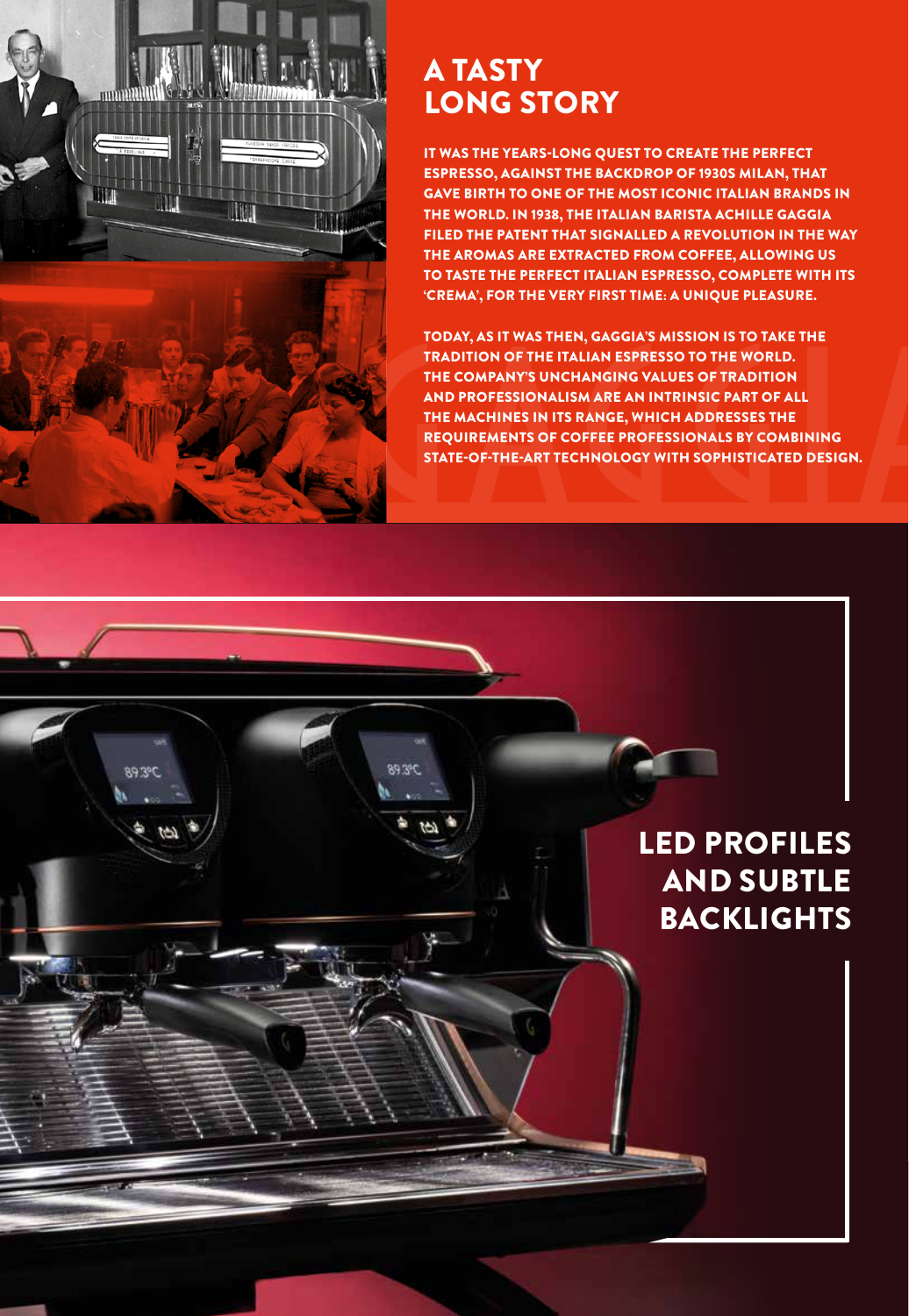



## BARISTA'S MUST-HAVE

LA REALE IS DESIGNED TO OPTIMISE ERGONOMICS FOR THE BARISTA: IT HAS AN ANGLED DISPLAY, A WIDE LED-ILLUMINATED WORKING AREA, AN ANGLED FILTER HOLDER HANDLE, EASY-TO-MOVE STEAM ACTIVATION LEVERS AND COOL TOUCH STEAM WANDS.

THE MACHINE ALSO BOASTS A DUAL USER INTERFACE, CONSISTING OF A 3.5-INCH TOUCHSCREEN FOR EACH GROUP, WHICH ALLOWS THE COMPLETE CUSTOMISATION OF INFUSION PARAMETERS, AND THREE BUTTONS THAT MAKE THE SELECTION PROCESS QUICKER AND MORE INTUITIVE.

## **TOP PERFORMANCE**

EQUIPPED WITH INDEPENDENT AND INSULATED COFFEE BOILERS FOR EACH INFUSION GROUP, LA REALE GUARANTEES MAXIMUM STEAM PRODUCTIVITY COMBINED WITH MAXIMUM FLEXIBILITY IN TEMPERATURE MANAGEMENT.

WHAT'S MORE, COFFEE PRODUCTIVITY IS ENHANCED THANKS TO A HEAT EXCHANGER THAT PRE-HEATS INLET WATER.

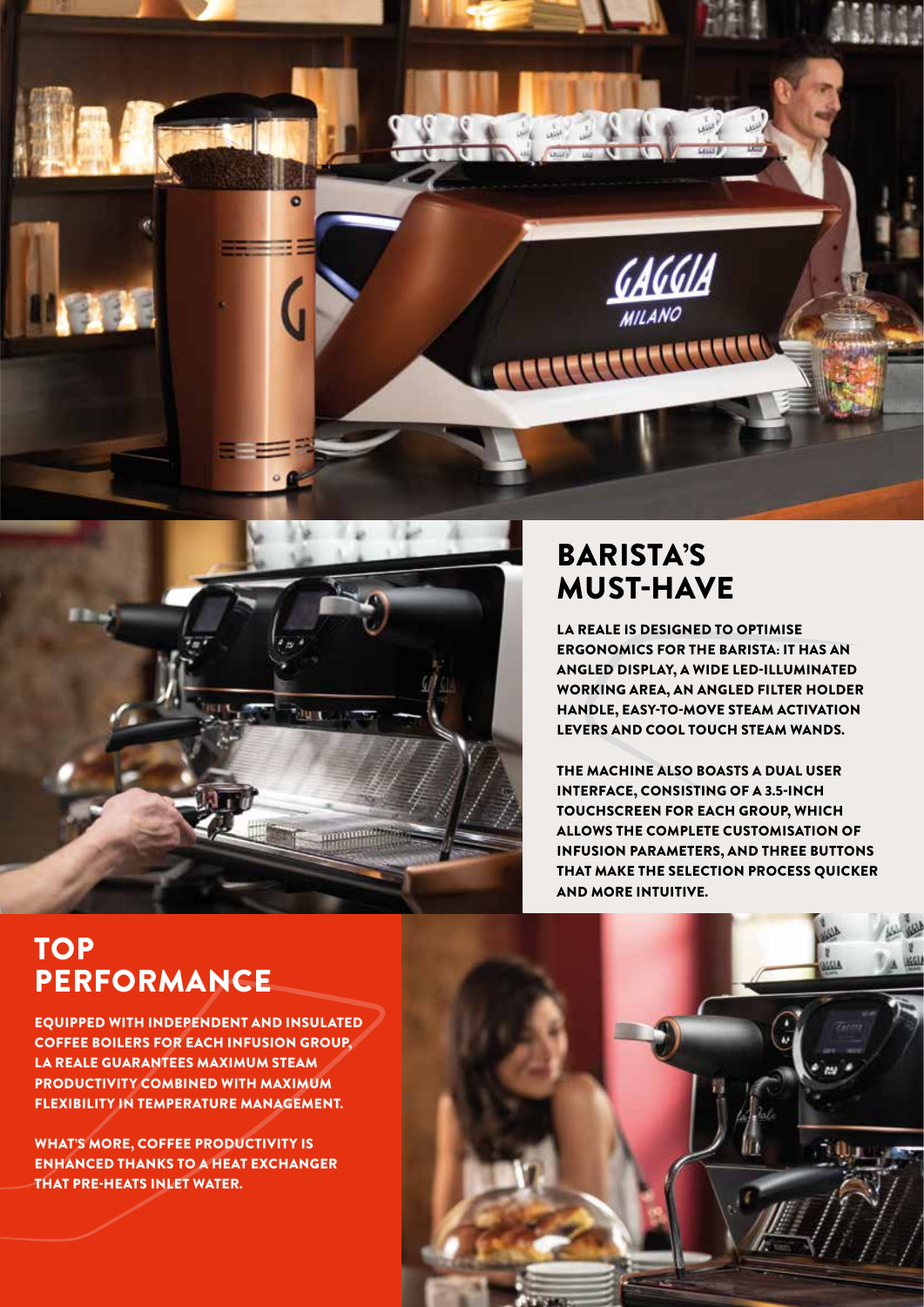



# DYNAMIC FLOW **CONTROL**

THE MACHINE THAT EPITOMISES GAGGIA MILANO'S RETURN TO PROMINENCE IN THE COFFEE MARKETPLACE IS FURTHER ENRICHED BY A DFC VERSION.

## WHAT IS DFC?

THE PATENTED DYNAMIC FLOW CONTROL IS A UNIQUE SELLING PROPOSITION ADDRESSED TO PROFESSIONAL BARISTAS WHO WANT TO ENHANCE THE CONSUMER'S EXPERIENCE.

## WHAT DOES THIS MEAN?

THIS ADVANCED TECHNOLOGY IS DESIGNED TO OBTAIN DIFFERENT TASTE PROFILES FROM THE SAME BLEND AND TO ENHANCE ALL THE SENSORY CHARACTERISTICS OF COFFEE, SUCH AS COLOUR, BODY, ACIDITY AND BITTERNESS. IN THIS WAY, DYNAMIC FLOW CONTROL ALLOWS BARISTAS TO CREATE THEIR PERFECT CUP OF COFFEE.

## HOW DOES THIS SYSTEM WORK?

DFC ALLOWS FOR ACCURATE ELECTRONIC CONTROL OF WATER FLOW THROUGH BOTH A PROPORTIONAL VALVE AND A FLOWMETER. AS A CONSEQUENCE, THE WHOLE EXTRACTION PROCESS, WHICH IS DIVIDED INTO THREE DIFFERENT PHASES, CAN BE METICULOUSLY CUSTOMISED.

## PRE-INFUSION

COMPARED TO MORE TRADITIONAL SYSTEMS, DFC ALLOWS BARISTAS NOT ONLY TO SET THE TIME, BUT ALSO TO CHOOSE BETWEEN THREE LEVELS OF INTENSITY, ENSURING THAT THE COFFEE CAKE IS EVENLY TAMPED.

#### RAMP UP

BARISTAS CAN CHOOSE FROM 3 RATE-OF-RISE LEVELS.

#### **INFUSION**

BARISTAS CAN OPT FOR A CONSISTENT FLOW RATE OF WATER IN ORDER TO CREATE SPECIFIC TASTE NUANCES.

> THE BEST COFFEE GAGGIA **IS THE ONE**